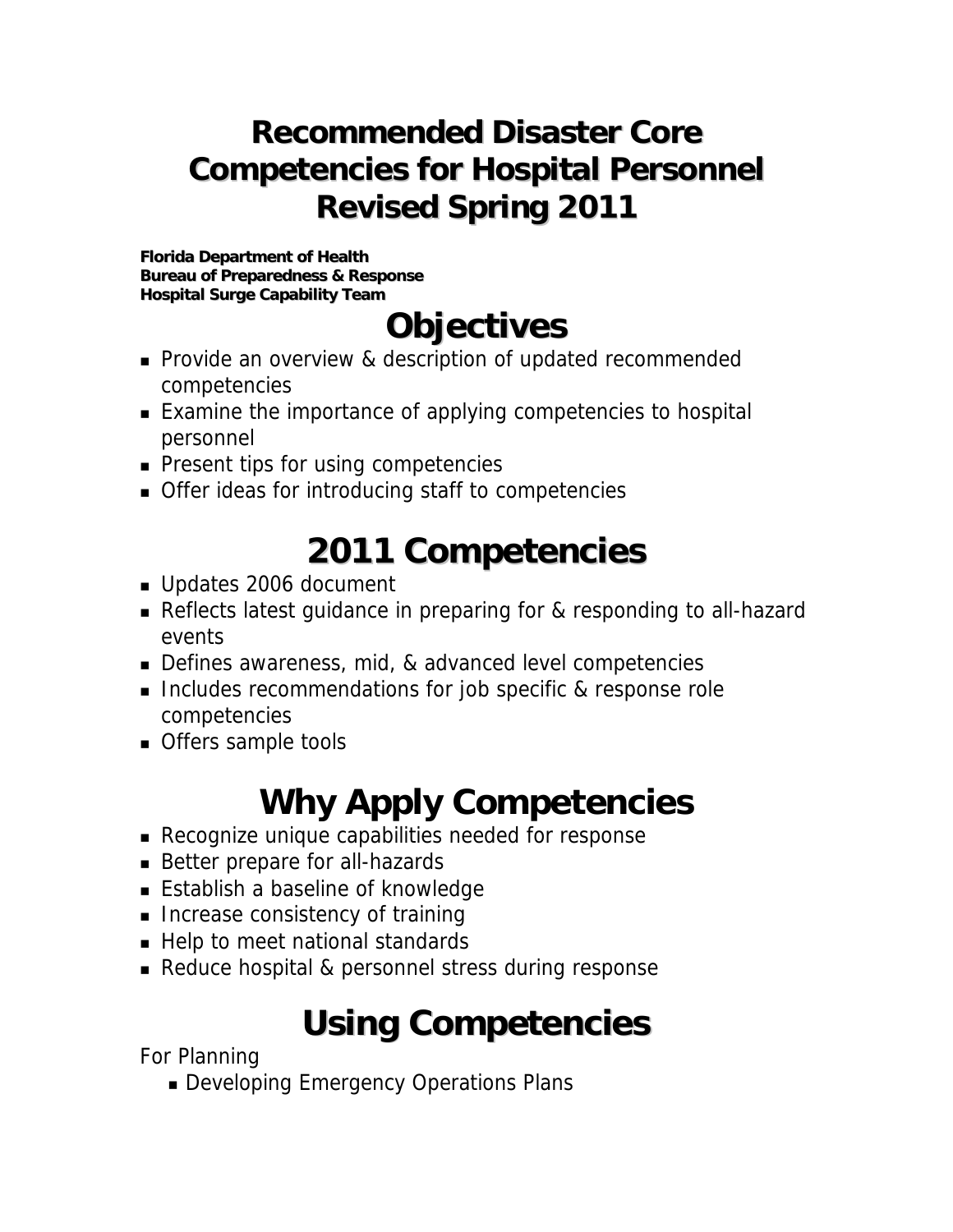- **I** Identifying necessary staff qualifications
- Assessing staff preparedness & needs
- Assessing organizational preparedness & needs
- Determining need for Mutual Aid Agreements to meet gaps

## **Using Competencies**

For Training

- Developing competency based training
- **I** Identifying courses & exercises to enhance specific competencies
- Establishing individual training goals & plans
- Designing Multi-Year Training & Exercise Plans

## **Using Competencies**

For Developing Specific Job Descriptions

- Clarifying functions
- **Providing roles & responsibilities**
- Selecting staff to fill response roles
- **Preparing response job action sheets**

## **Hospital Experiences**

- A valuable tool that can be used in all aspects of the emergency management cycle
- We incorporated training into orientation & annual refresher training sessions
- We use it to track individual training to meet specific competencies

## **For More Information**

 The 2011 Edition of Florida's Recommended Disaster Core Competencies for Hospital Personnel is available on the Florida Department of Health Hospital Preparedness webpage. The site contains additional resources to assist hospitals prepare for, respond to, & recover from all-hazard public health emergencies. [www.floridashealth.com/prepare/hospprepared.html](http://www.floridashealth.com/prepare/hospprepared.html) 

### **Training Staff**

The following slides can be used for introducing staff to core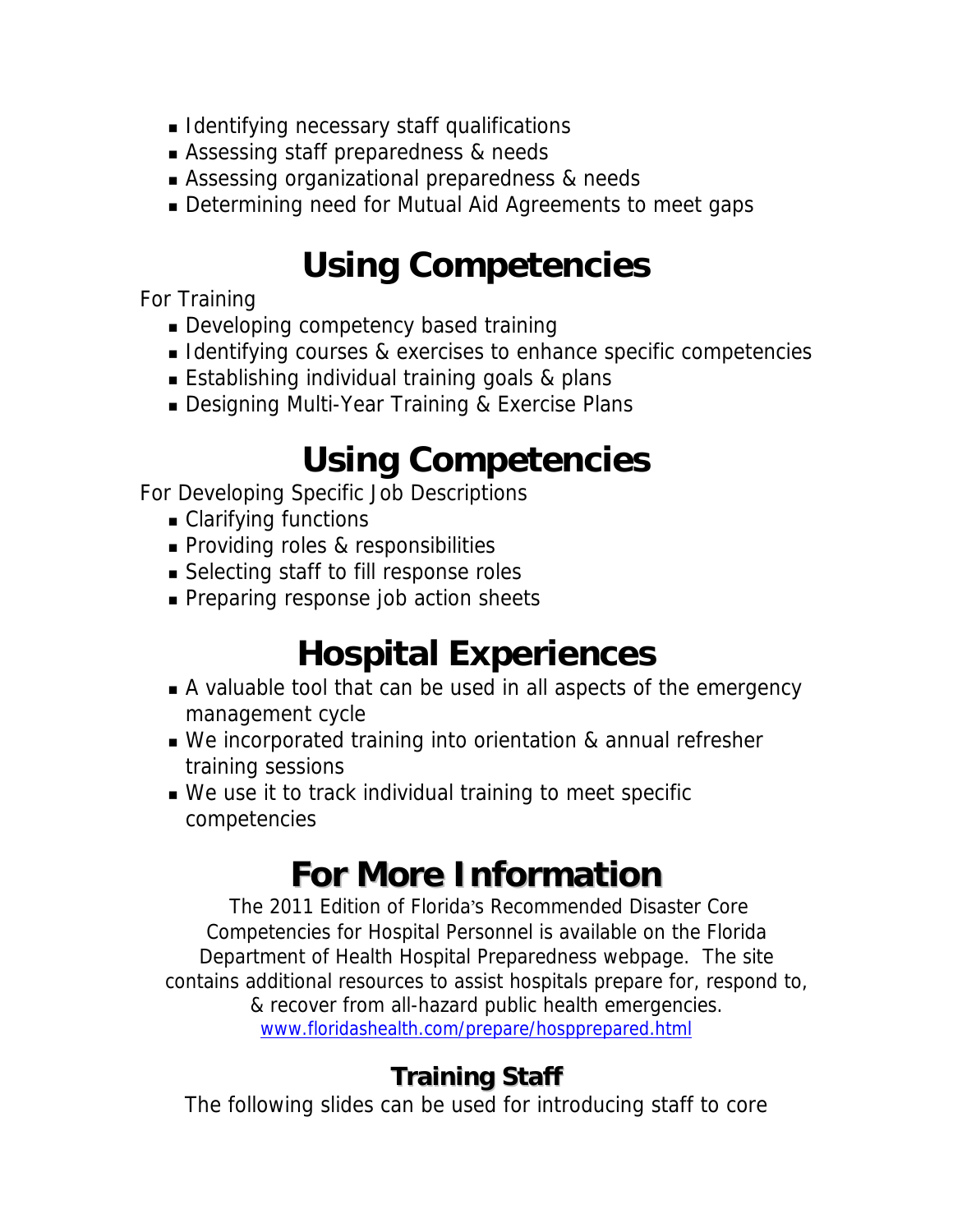competencies & performance expectations for each preparedness level. They can be adapted to meet individual hospital needs.

### **Acronyms in the Core Competencies**

- PPE Personal Protective Equipment
- EOP Emergency Operations Plan
- ICS Incident Command System
- $\blacksquare$  IS Independent Study
- JIT Just in Time
- HVA Hazard Vulnerability Analysis

### **Acronyms in the Core Competencies**

- **MYTEP Multi-Year Training & Exercise Plan**
- MOA Memorandum of Agreement
- PIO Public Information Officer
- JIC Joint Information Center
- HAZWOPER Hazardous Waste Operations & Emergency Response

## **Disaster Core Competencies**

- Require a unique set of knowledge, skills, & abilities
- Enable staff to function efficiently & effectively in their assigned disaster roles
- Increases consistency of training per level
- Emphasizes teamwork within hospitals to manage a response

# **Three Levels of Preparedness**

- Awareness:
	- Personal preparedness
	- Staff role within department
- Mid-Level:
	- Leadership level within department
	- Department role within hospital
- Advanced Level:
	- Leadership level within hospital
	- **Hospital role within community**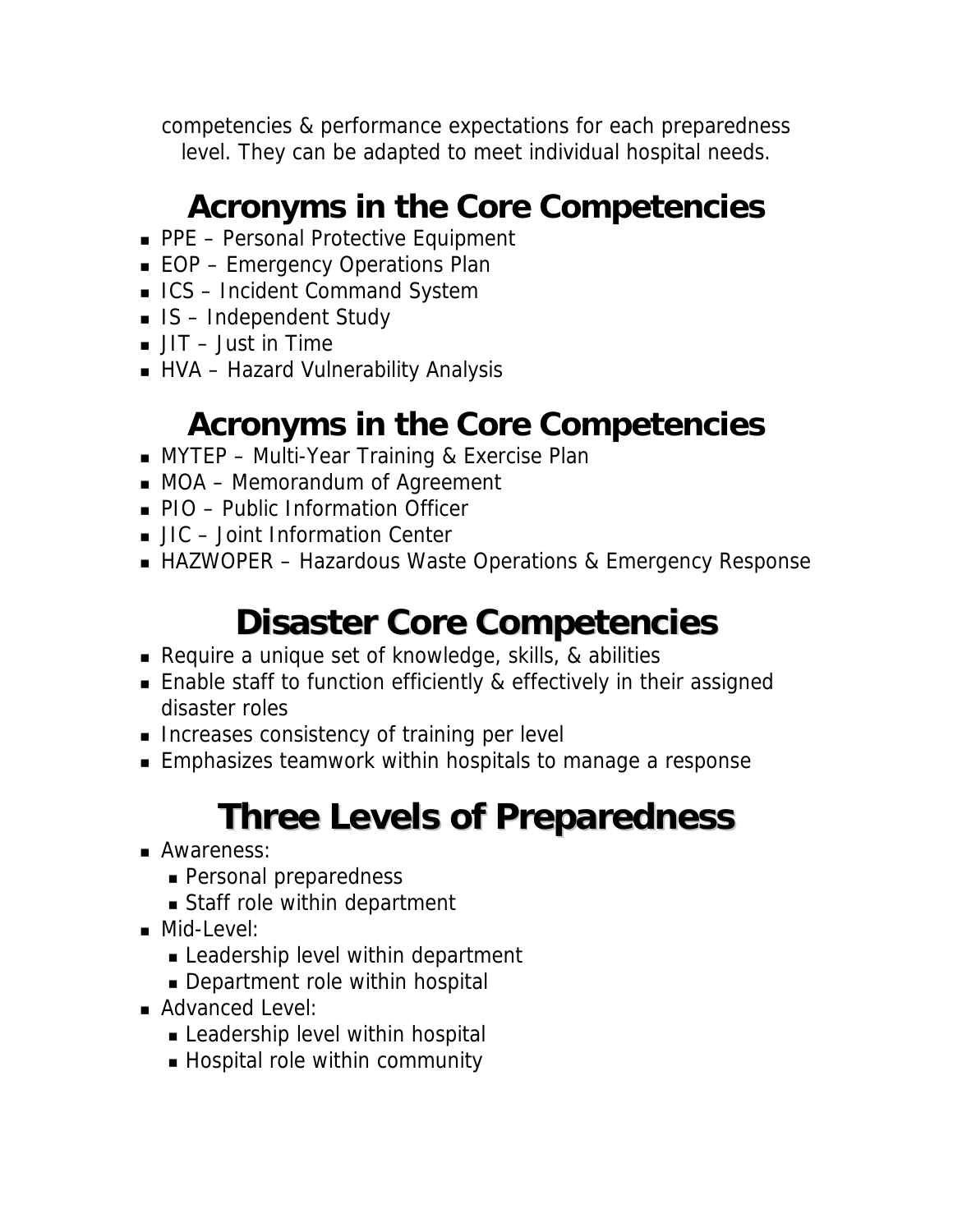## **Florida Disaster Core Competencies**

- Align with Joint Commission emergency management accreditation categories:
	- General
	- Communication
	- Resources & assets
	- Security & safety
	- Staff
	- **u** Utilities
	- Patient support

## **Core Competencies**

- **Performance oriented**
- **Critical for a disaster response**
- **Promote resilience during an event**
- Help the organization recover quicker

## **All-Hazards Preparedness**

- Anticipated events
- **No-notice events**

## **Awareness Level Competencies**

### **GENERAL:**

- Complete a personal preparedness plan
- Describe department response for an event
- Describe overall key threats for hospital
- Describe protective actions to protect oneself & others
- Demonstrate active participation in hospital exercises
- State who to report to during an event

### **Awareness Level Competencies COMMUNICATIONS:**

- State personal response to internal or external notification of an event
- **State employee hotline number**
- **Describe downtime documentation procedures**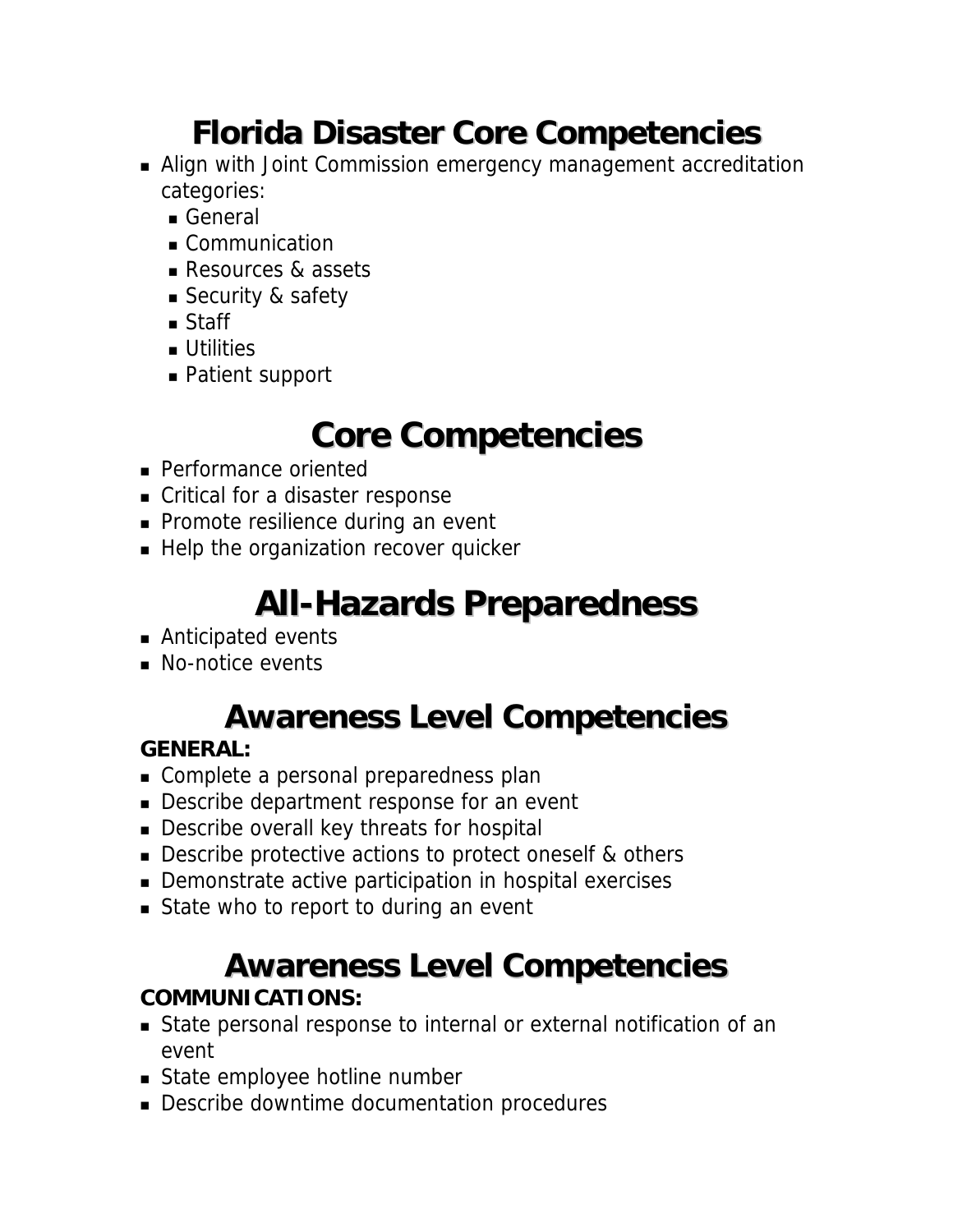### **Awareness Level Competencies**

### **COMMUNICATIONS:** (cont'd)

- Demonstrate backup systems for communications
- Demonstrate successful use of internal & external radios sending & receiving transmissions

### **RESOURCES:**

- **I** Identify departmental resources during an emergency
- **Describe how to conserve resources if directed**

### **SAFETY & SECURITY:**

- Describe how to restrict dept/facility access & control movements of unauthorized persons
- Demonstrate successful response to threats
- Demonstrate chain of custody for personal belonging/valuables of casualties

### **Awareness Level Competencies**

### **SAFETY & SECURITY: (cont'd)**

- Describe how hospital will provide information about a situation or threat
- **Describe how to maintain situational awareness at home & in** hospital role

### **STAFF:**

- State primary & cross-trained role (s) & responsibilities
- Demonstrate how to access the departmental & facility plans
- **Provide disaster awareness course certificate**

### **STAFF:** (cont'd)

- Demonstrate correct use of department's disaster equipment
- **Demonstrate Level D PPE donning & doffing**
- Verbalize department's respiratory protection plan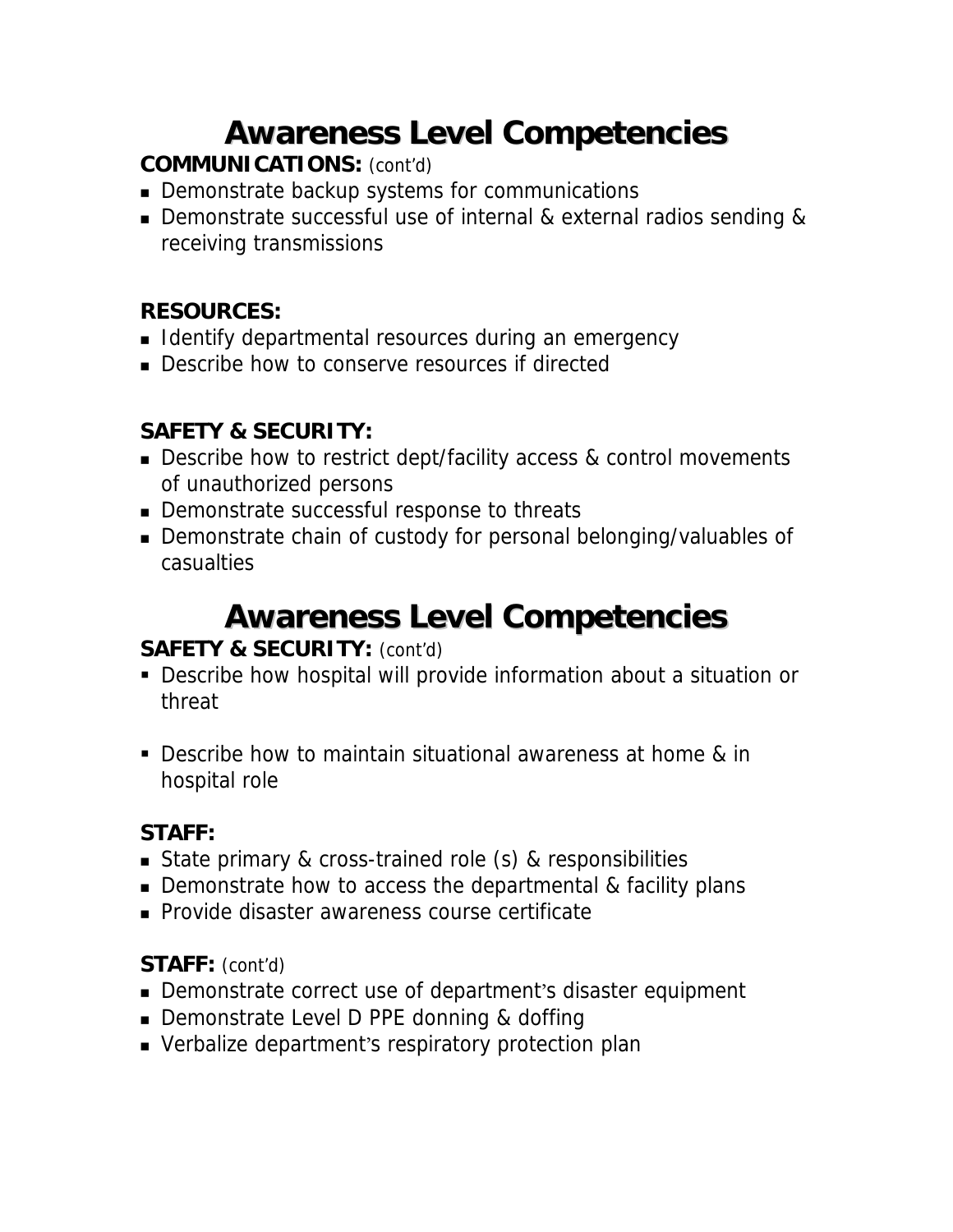### **UTILITIES:**

- Demonstrate use of generator backup electrical outlets for critical equipment
- Demonstrate process to manually shut off medical gases & notify staff
- **Locate battery powered or manual backup "power out" staff &** patient equipment

### **PATIENT SUPPORT:**

- I dentify departmental & hospital support mechanisms (personnel, equipment, processes, space) for persons with special needs (all ages)
- Demonstrate horizontal & vertical patient evacuation using equipment and/or carries, routes & location of evacuation staging areas

### **Awareness Level Competencies**

### PATIENT SUPPORT: (cont'd)

- Explain department surge plan & procedures
- Demonstrate patient tracking capability during an event
- Demonstrate psychological first aid practices for patients & colleagues

## **Mid-Level Competencies**

### **GENERAL:**

- Describe the facility's EOP all hazards & hazard-specific
- State how to operationalize EOP & lead staff in departmental implementation
- Describe how to operationalize immediate actions & precautions to protect staff, facility & patients from harm

## **Mid-Level Competencies**

### **GENERAL:** (cont'd)

 Demonstrate active participation in hospital exercises & after-action reviews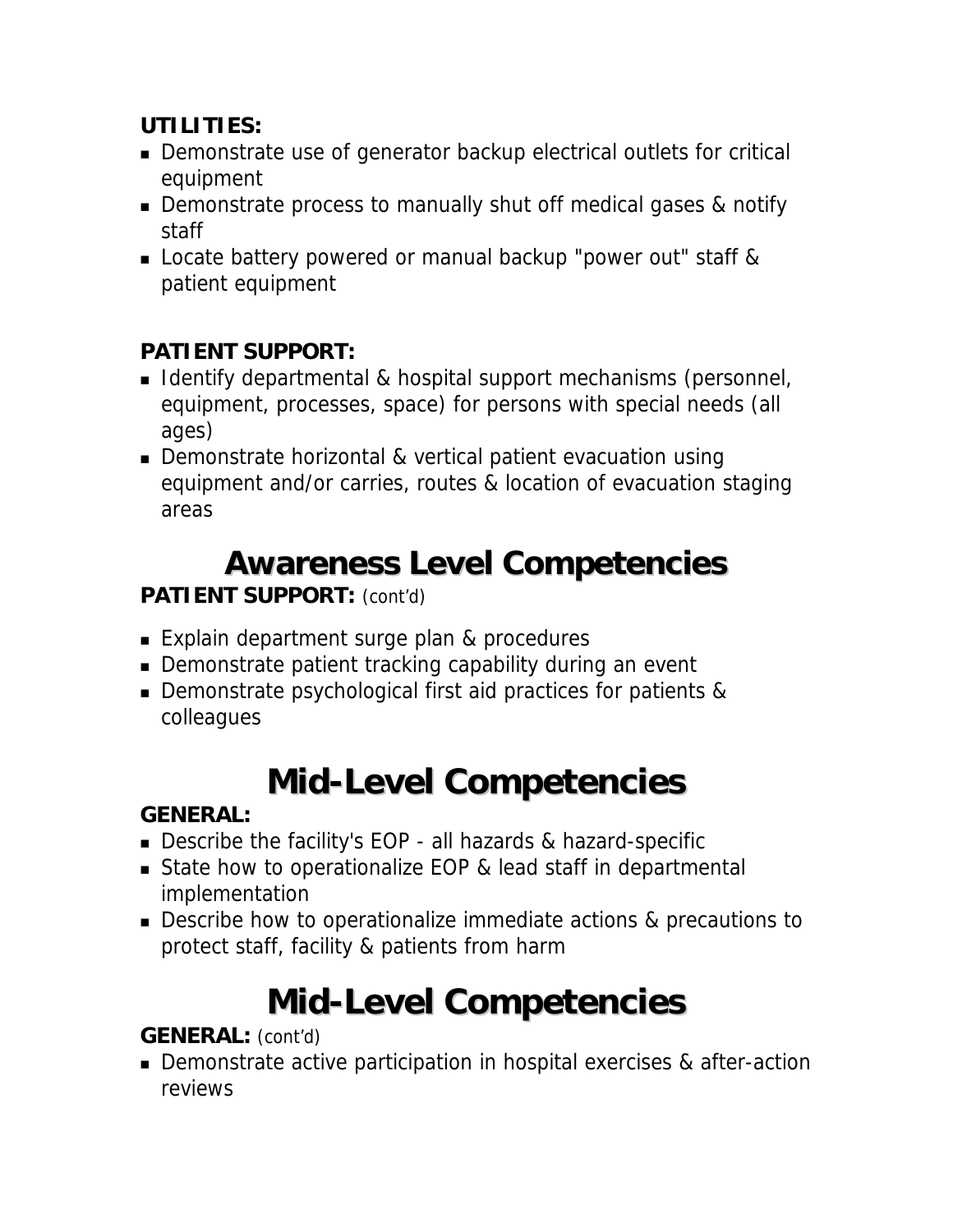Demonstrate integration of corrective action recommendations into departmental processes

# **Mid-Level Competencies**

### **COMMUNICATIONS:**

- Demonstrate use of situational awareness resources & process to share threat information with staff
- Demonstrate processes to rapidly notify department staff, patients & patient families of events & keep them updated

# **Mid-Level Competencies**

### **COMMUNICATIONS:** (cont'd)

- **Exercise departmental use of back-up systems & monitor success**
- Monitor for successful hospital roll-call checks using back-up communications equipment
- Maintain communication back-up systems for continued 24/7 operability

# **Mid-Level Competencies**

### **RESOURCES:**

- Maintain readiness & access to department & hospital disaster equipment
- Communicate triggers for requesting additional resources
- **I** Identify ready & accessible sources for surge equipment & supplies
- Communicate guidelines for triage & allocation of scarce resources

# **Mid-Level Competencies**

### **SAFETY & SECURITY:**

- Direct assignments for those assuming role of deputized security
- Direct containment of contaminated vehicles
- Demonstrate scalable crowd control measures

# **Mid-Level Competencies**

### **STAFF:**

 Assume an ICS functional role below section chief in an emergency or disaster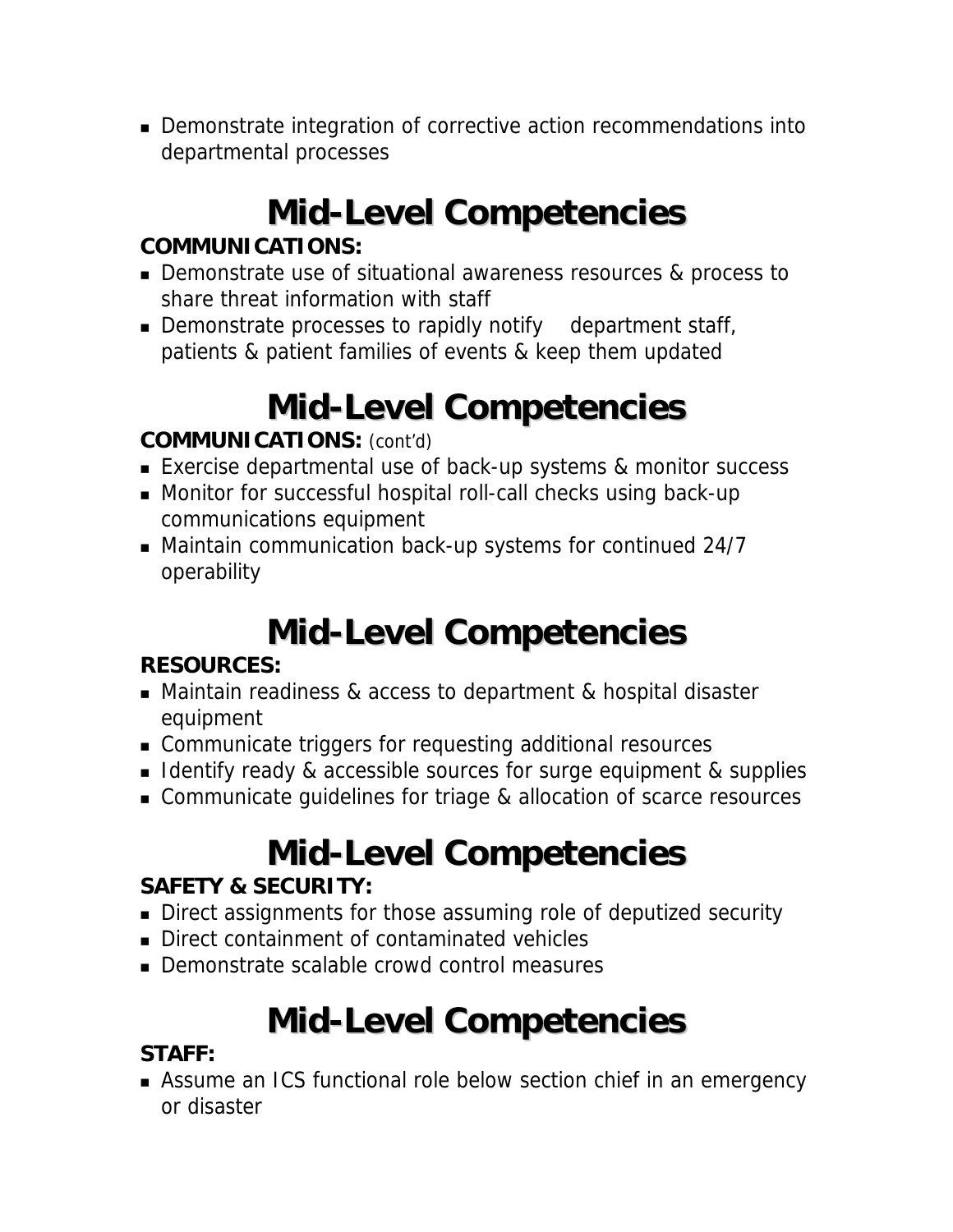- Provide IS-100.HC & IS-700 or equivalent course certification
- Provide completed Disaster mid-level (Operations) course certification

## **Mid-Level Competencies**

#### **STAFF:** (cont'd)

- Identify departmental JIT resource personnel for staff & emergency credentialed personnel on job roles & responsibilities & use of disaster equipment
- Demonstrate disaster triage skills

## **Mid-Level Competencies**

### **STAFF:** (cont'd)

- Monitor use of agent identification & patient treatment internal & external resources during events
- Demonstrate decontamination skills for persons of all ages, ambulatory & non-ambulatory

## **Mid-Level Competencies**

### **STAFF:** (cont'd)

- Demonstrate correct donning & doffing of Level C PPE
- Monitor physical & behavioral health of staff & engage resources to actively support those in need

## **Mid-Level Competencies**

### **UTILITIES:**

- Actively institute fall prevention measures for staff & patients during reduction in lighting or evacuation
- **Provide for heating/cooling emergency protection measures as** needed
- Verbalize battery backup times of critical patient equipment
- Verbalize department capabilities during load-shedding

## **Mid-Level Competencies**

### **PATIENT SUPPORT:**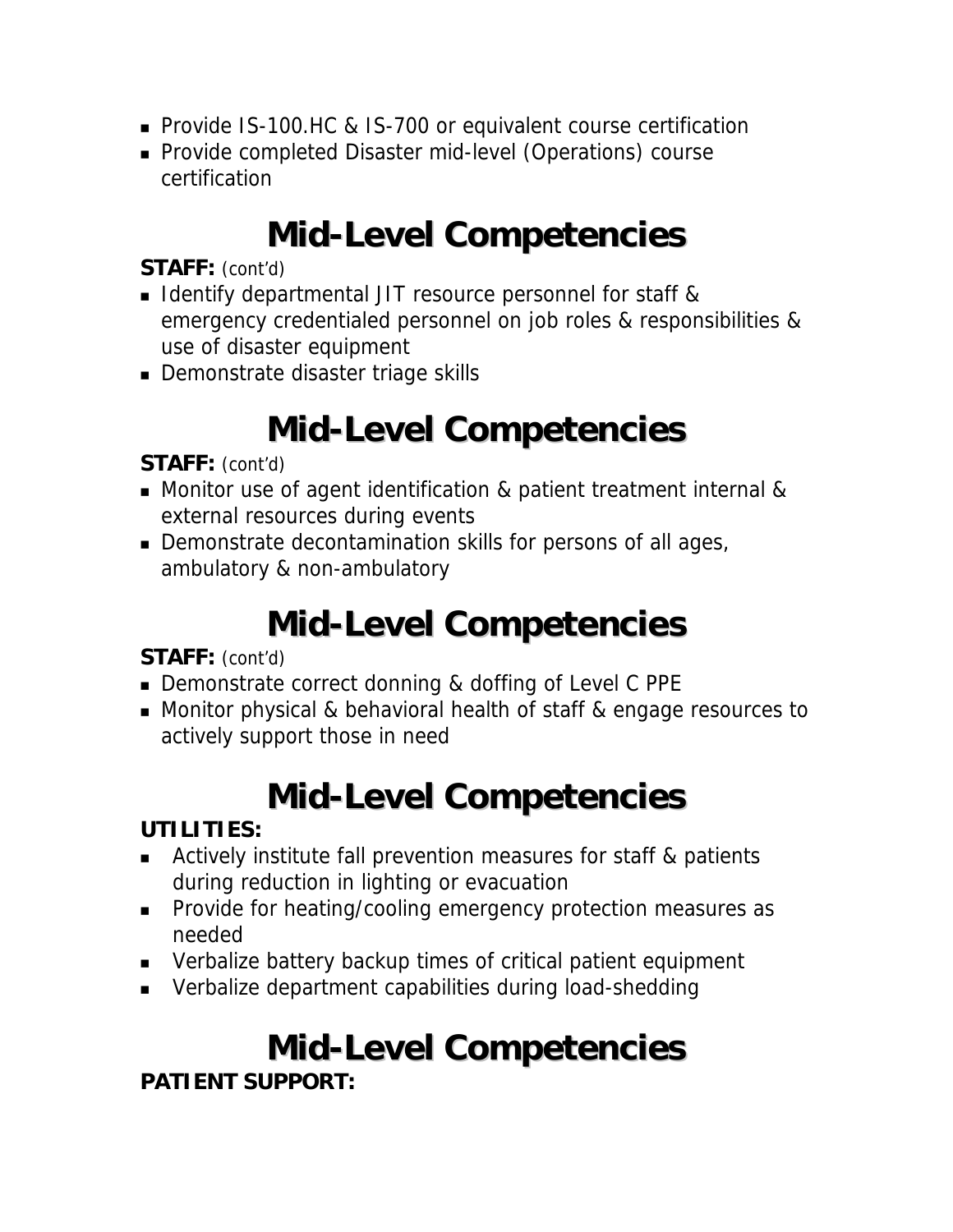- Coordinate hospital, community, & public health resources for persons with special needs within vulnerable populations
- **Dearmique Scalable patient surge plan for department**
- State overall hospital scalable patient surge plan

## **Mid-Level Competencies**

#### PATIENT SUPPORT: (cont'd)

- **Conduct triage of patients for emergency evacuation including** type of carry, equipment & transportation assignment
- Post hospital internal behavioral health resources & location of list of community behavioral health resources for patients in need

## **Advanced Level Competencies**

### **GENERAL:**

- Describe how to activate & operationalize EOP from response through recovery, including continuity of operations, for the organization
- Describe annual review process for EOP including training of organization

## **Advanced Level Competencies**

### **GENERAL:** (cont'd)

- Conduct hazard vulnerability assessment for facilities associated with hospital
- Document situational awareness of potential threats
- **Prioritize HVA potential emergencies with community partners**

### **GENERAL:** (cont'd)

- **I** Identify community's capability to meet potential needs
- Initiate organizational steps to mitigate risks
- Participate in leadership role in hospital exercises & events

## **Advanced Level Competencies**

### **GENERAL:** (cont'd)

- Participate in the development & approval process for MYTEP
- Participate in the development & approval of the hospital's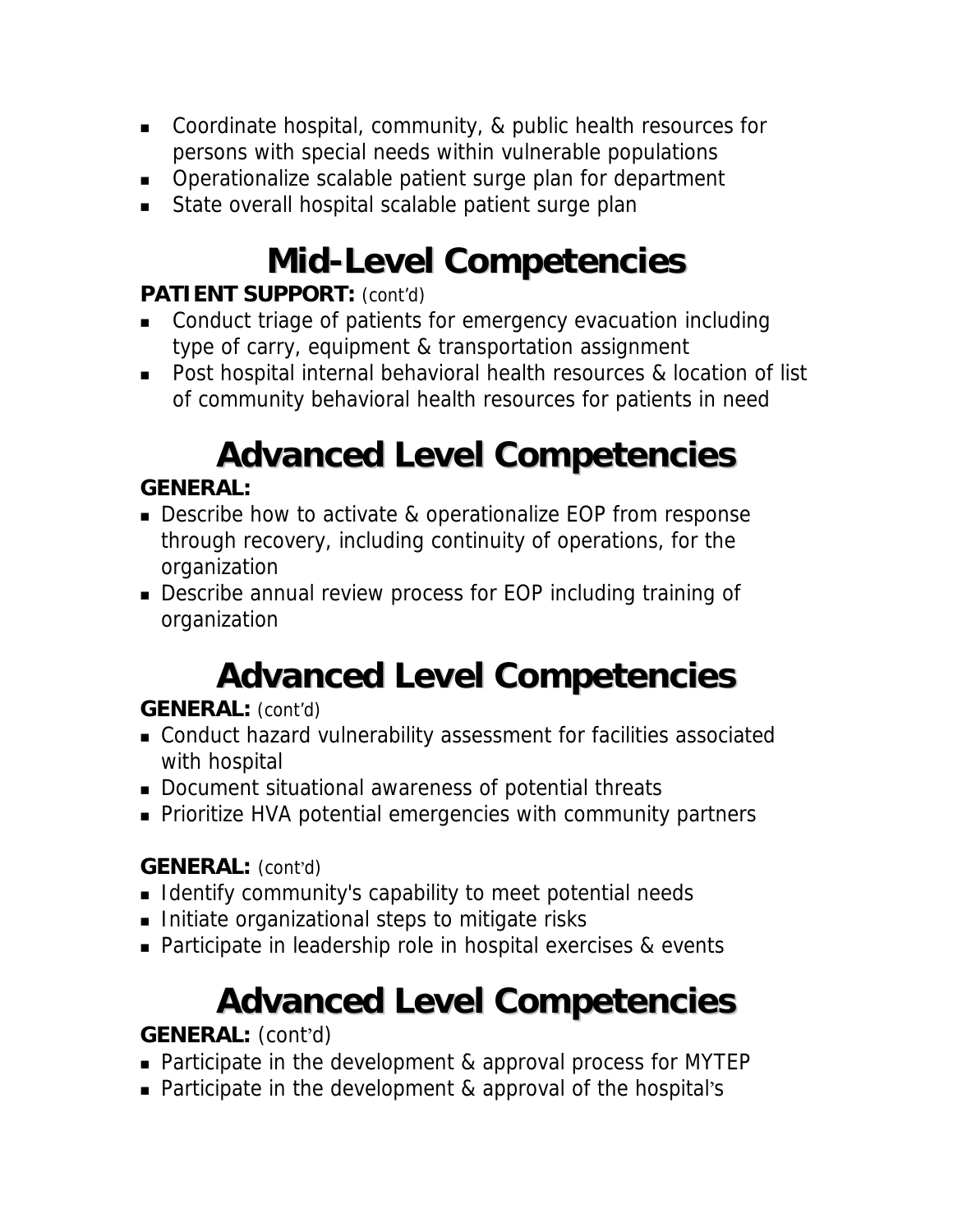continuous improvement plan

Integrate corrective actions into EOP

#### **COMMUNICATIONS:**

- Explain process for hospital to receive official notification of threats or events
- **Explain how public health and/or emergency management will be** notified of a threat or event at hospital
- Demonstrate successful communication of messaging to staff throughout the organization internally & externally through mass notification mechanisms & hotlines

### **COMMUNICATIONS:** (cont'd)

- Demonstrate successful staffing callback rates from drills & events
- Demonstrate ability to contact vendors for essential supplies, services & equipment during an emergency
- Demonstrate access to 24/7 list of critical contacts for organization, community partners & external authorities

### **COMMUNICATIONS:** (cont'd)

- Activate use of backup systems during an event
- **Provide for sufficient capacity & capability for redundant & backup** communication systems throughout hospital organization

## **Advanced Level Competencies**

### **COMMUNICATIONS:** (cont'd)

- Provide for capacity & capability of ham radio access & equipment support
- Demonstrate competency in using internal & external radio systems
- Monitor organizational success rate using internal & external backup systems

### **RESOURCES:**

Coordinate information with external authorities on agent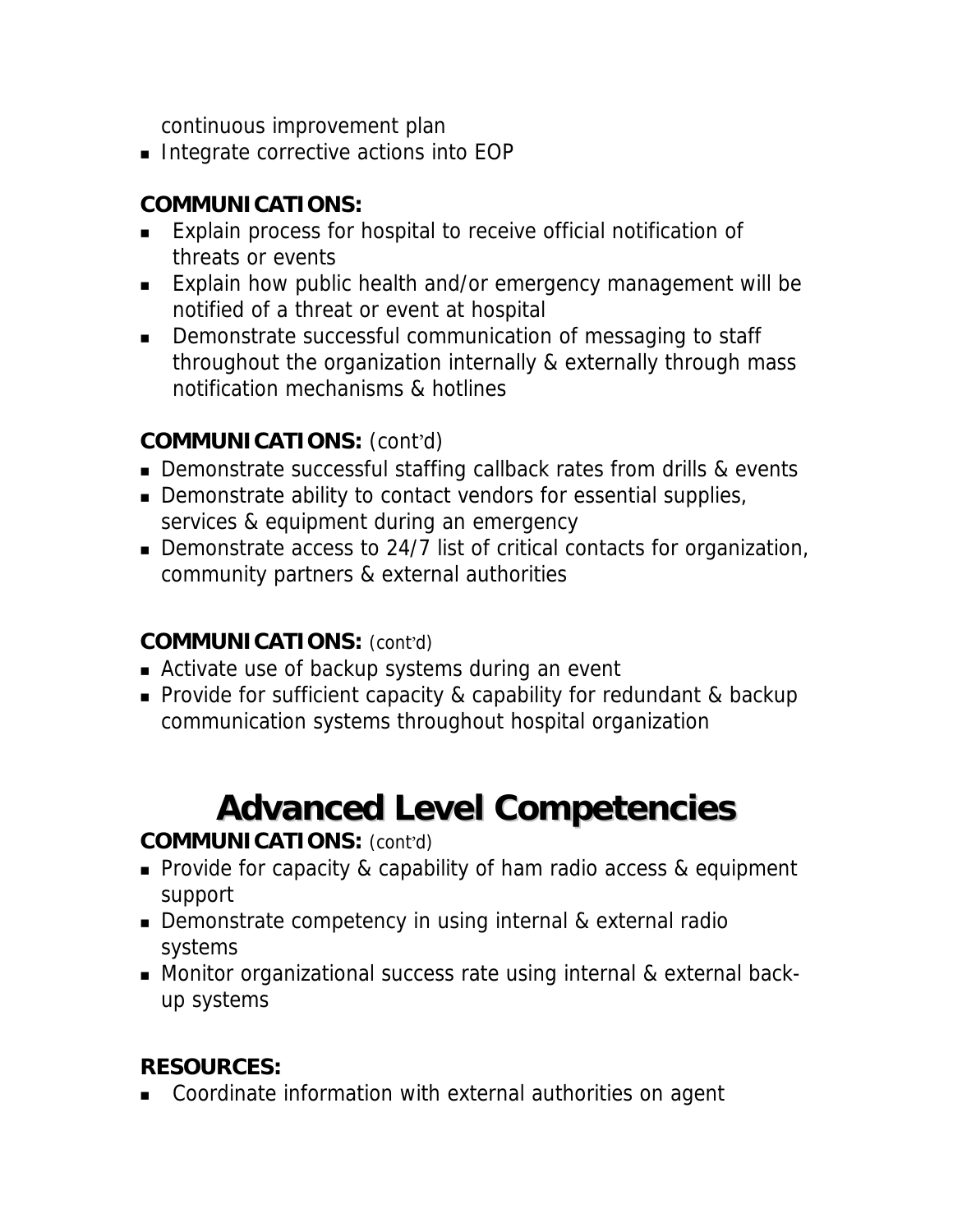identification

- Conduct annual review of MOA's with vendors or other facilities
- **IDED** Identify trained organizational members to serve as clinical rounding team for triage & scarce allocation of resource process

### **SAFETY & SECURITY:**

- State organizational protective actions for threats/events
- **Share instructions from public health or law enforcement** authorities with facility for protective actions
- Review MOA with local law enforcement to supplement security personnel during an event

### **SAFETY & SECURITY:** (cont'd)

- Activate control of pedestrian & vehicle access on campus & within facility
- Define organizational response to situation threats & monitor results
- Define process to communicate & coordinate with local, county, regional, state, & federal partners to enhance health security during an event

### **STAFF:**

- Assume an ICS functional role of section chief or higher
- **IDENTIFY** depropriate personnel to complete ICS courses per response role
- **Demonstrate access & use of ICS forms**
- **Demonstrate documentation in event management software or** process

### **STAFF:** (cont'd)

- Demonstrate process for generation of situation unit reports
- Demonstrate reporting of bed availability on ESS
- Demonstrate Incident Command certification for response role
- **Demonstrate patient tracking process during an event**

### **STAFF:** (cont'd)

**State role of PIO & how to work with Joint Information Center**